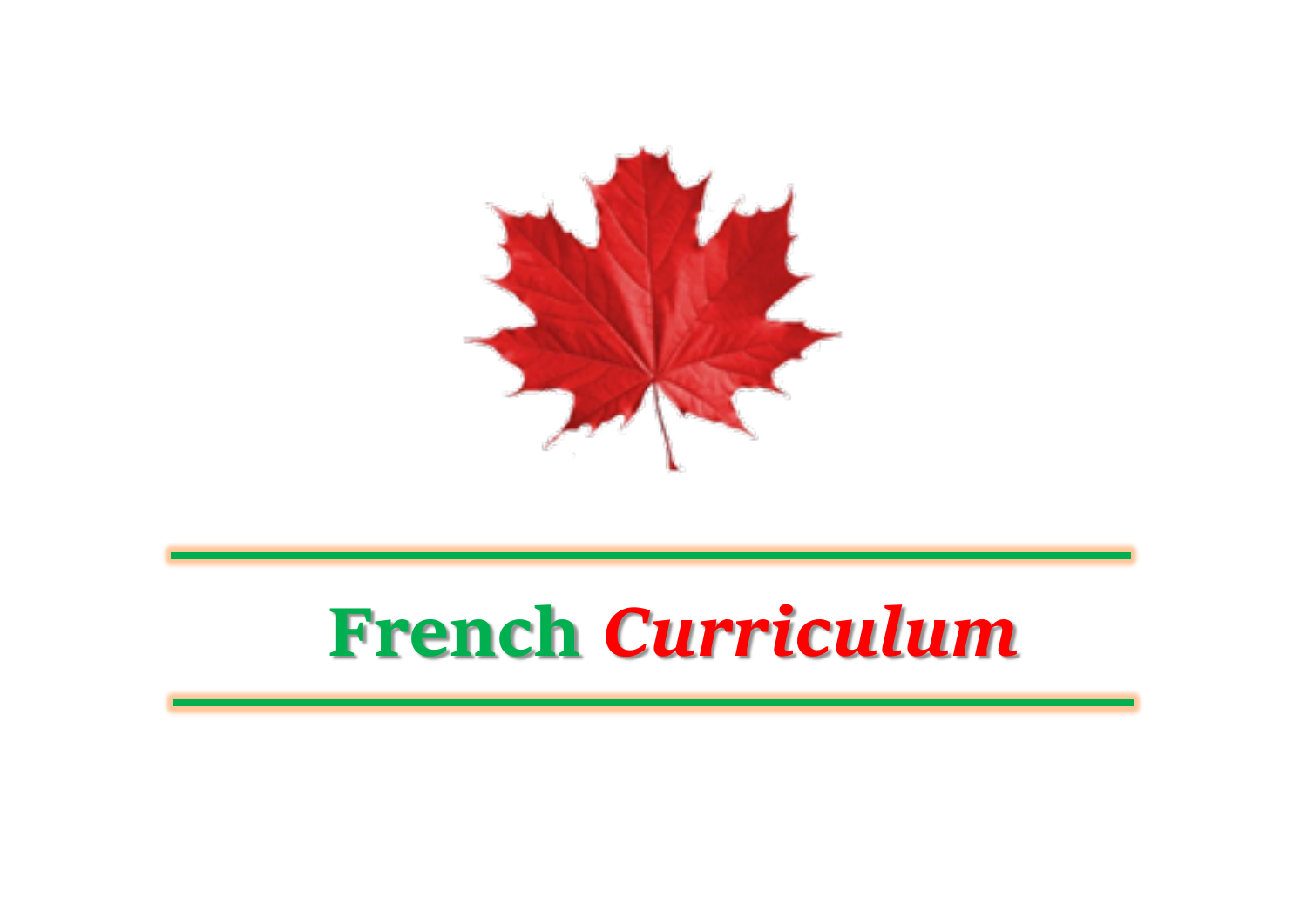

#### **Intent**

The intent is that all pupils will develop a genuine interest and positive curiosity about foreign languages, finding them enjoyable and stimulating. The intention is that pupils in Maple will realise that learning a second language provides them with the opportunity to explore relationships between language and identity, develop a deeper understanding of other cultures and the world around them, with a better awareness of self, others and cultural differences. The intention is that they will be working towards becoming life-long learners.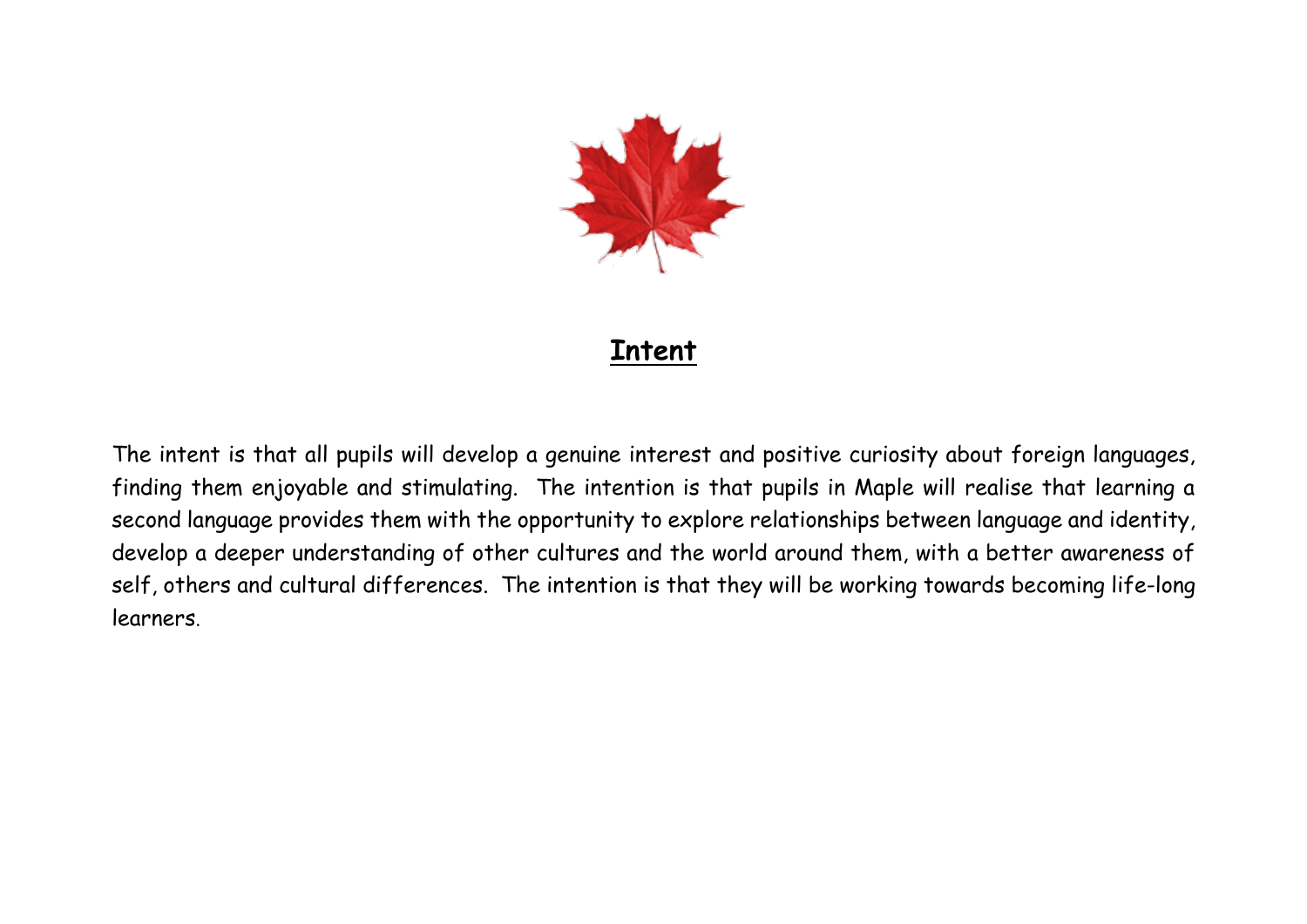

#### **Implementation**

Maple School uses the 'Language Angels' scheme of work and resources to ensure that we cover a relevant, broad and ambitious foreign language curriculum in French which will inspire and excite our pupils by using a variety of topics and themes. The four key learning skills: **listening, speaking, reading** and **writing** will be taught and all the necessary **gramma**r will be covered in an age appropriate way across Years 3-6. This will enable pupils to use and apply their learning in a variety of ways, laying down solid foundations for future language learning and also helping the children to understand that this a subject which has rich cross curricular links, for example in English grammar, hence enriching their education in other subject areas too.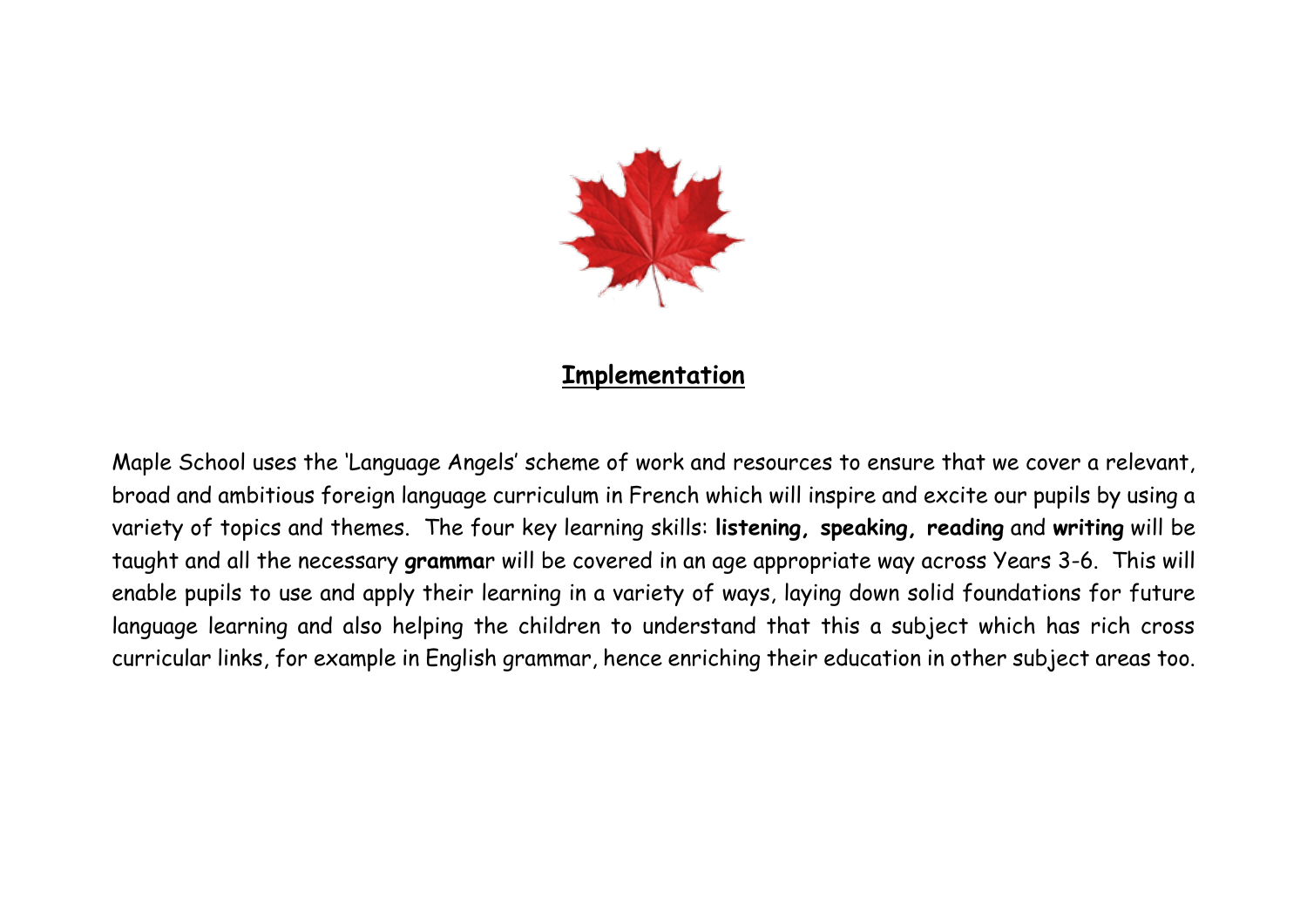

#### **Impact**

As pupils progress through their junior years at Maple, they will build upon their application of the key skills when learning French: speaking, listening, reading, writing and grammar. They will develop confidence and more ambition when experiencing more lengthy text and content within lessons, as acquisition of previous language and understanding will be constantly revisited in new ways and built upon. They will be able to give more personalised responses based on a wider bank of vocabulary, linguistic structures and grammatical knowledge. Their spoken and written language will be more lengthy and they will attempt to use a variety of conjunctions, adverbs, adjectives, opinions and justifications. They will make cross curricular connections and see the value of studying French in their future education and indeed in the wider world!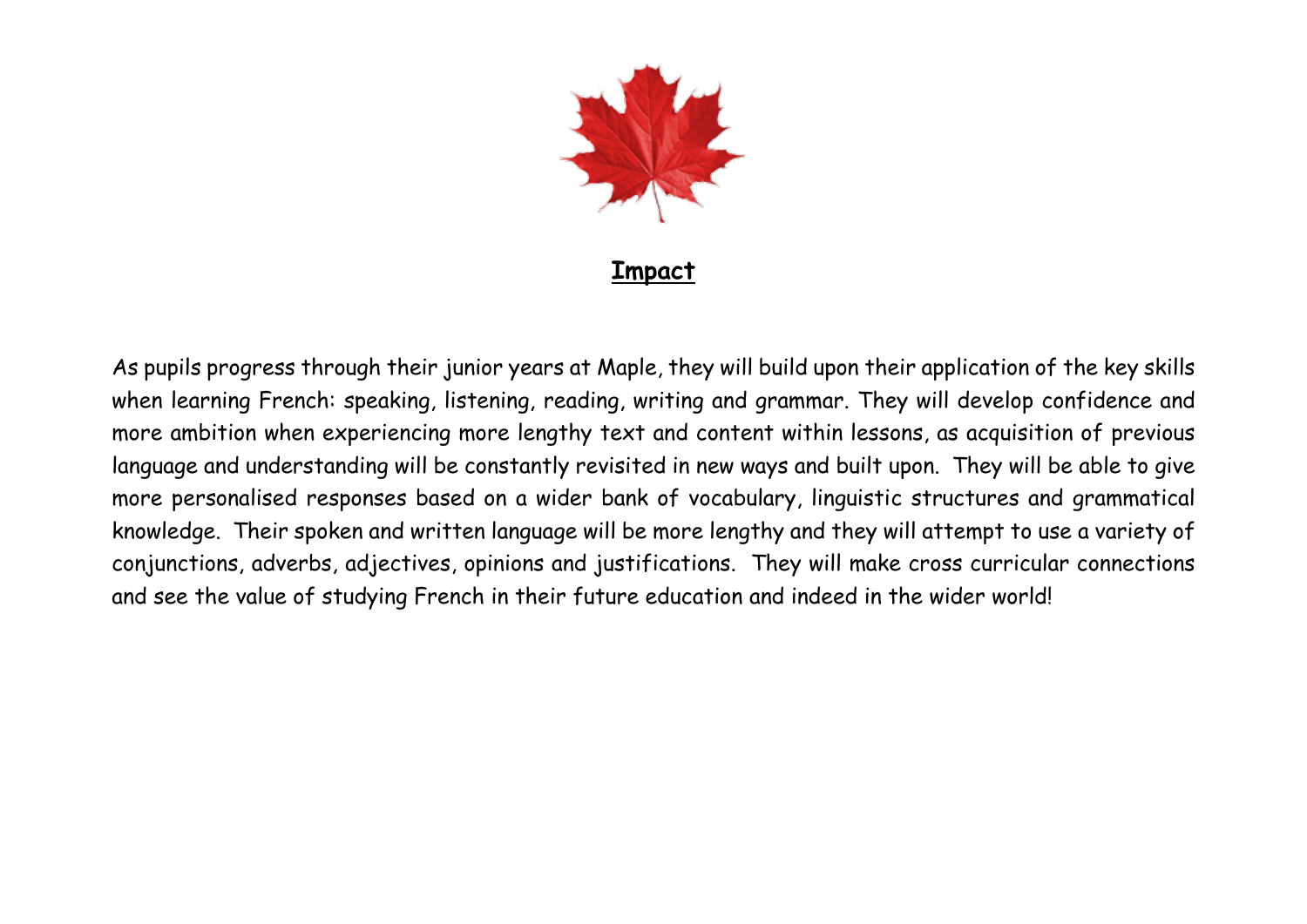

## **French**

### *Curriculum Map*

|        | Year 3                                                                                                                                                       | Year 4                                                                                                                    | Year 5                                                                                                            | Year 6                                                                                                                                                                                             |
|--------|--------------------------------------------------------------------------------------------------------------------------------------------------------------|---------------------------------------------------------------------------------------------------------------------------|-------------------------------------------------------------------------------------------------------------------|----------------------------------------------------------------------------------------------------------------------------------------------------------------------------------------------------|
|        | <b>Core Vocabulary Units:</b><br>Numbers Colours                                                                                                             | Core Vocabulary<br>Revision of Numbers and<br>Colours<br>New units: Days of the week                                      | Core Vocabulary<br>Revision of previous years:<br>New units:<br>Classroom Commands                                | Core Vocabulary (Revise those of<br>all previous years)<br>New Unit: Xmas                                                                                                                          |
| Autumn | <b>Basic French Unit-</b><br>Introduction to France.                                                                                                         | Months of the year.<br><b>Presenting Myself</b><br>(Grammar-nationalities and<br>adjectival agreement based on<br>gender) | Salutations<br>Do you have a pet?<br>(Grammar-gender and changing<br>a definite article to a definite<br>article) | At School:<br>(Grammar- gender and definite<br>articles; first person singular of<br>the verb 'to study' and verb 'to<br>go'; formulating opinions and<br>justifications; adjectival<br>agreement) |
|        | Animals<br>(Grammar-gender, articles,<br>first person singular of verb<br>to be)                                                                             | The Family<br>(Grammar-different<br>possesives for 'my' moving<br>from first person to third<br>person singular)          | What's the Date?                                                                                                  | The Weekend<br>(Grammar-using connectives to<br>expand sentences; opinions and<br>justifications)                                                                                                  |
| Spring | <b>Musical instruments</b><br>(Grammar-gender;<br>definite/quantitive article;<br>first person singular of verb<br>to play)<br><b>Little Red Riding Hood</b> | At the café<br>(Grammar-First person<br>singular-'I would like)                                                           | The weather                                                                                                       | <b>Healthy Lifestyle</b><br>(Grammar: Partitive article)<br><b>Habitats</b><br>(Grammar- verb 'to grow' and 'to<br>live' fully conjugated in the                                                   |
|        | (Grammar-definite articles)                                                                                                                                  |                                                                                                                           |                                                                                                                   | present tense)                                                                                                                                                                                     |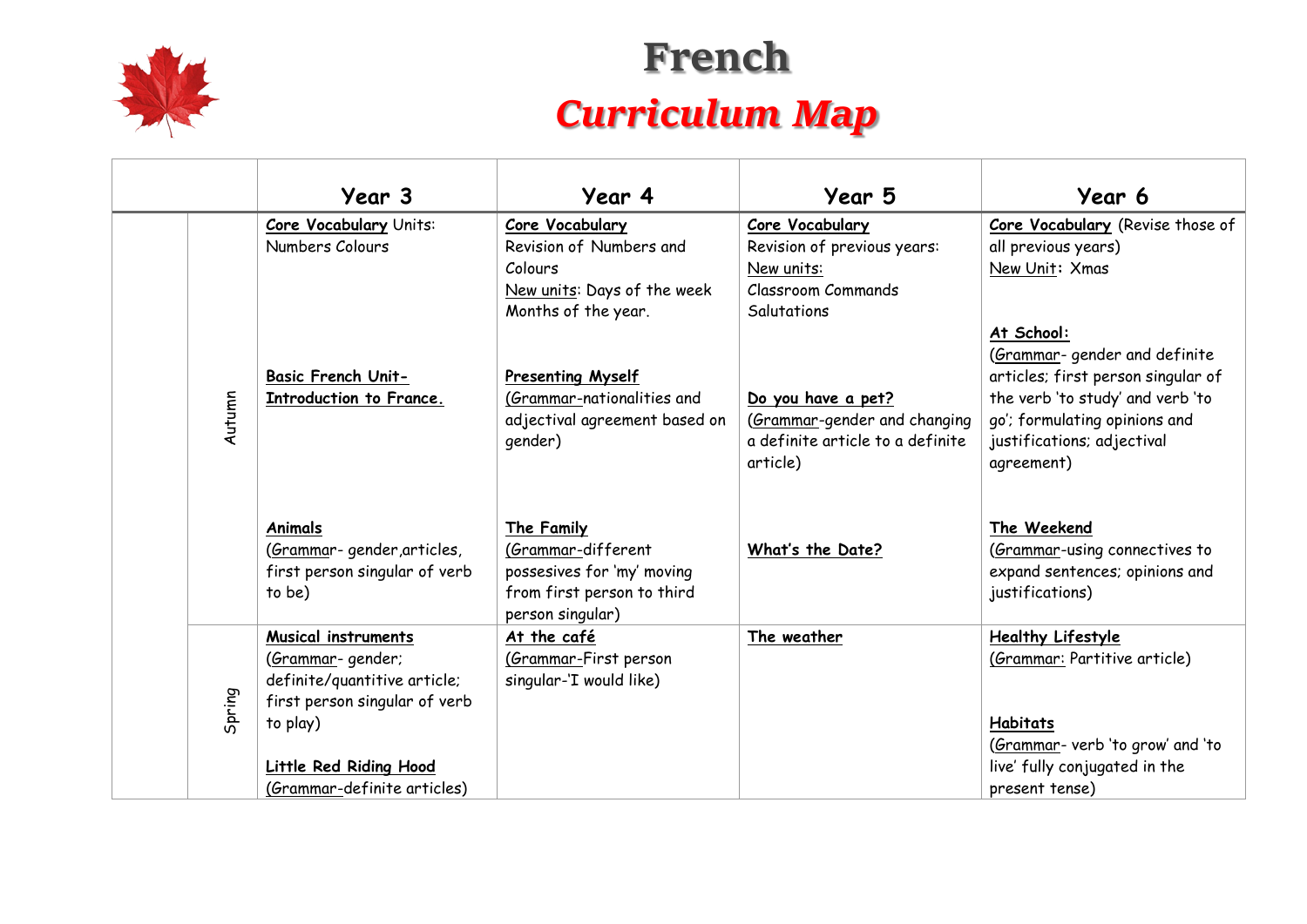|        |                                                                                                                                                                                                                                                                   | In the classroom<br>(Grammar-gender and<br>indefinite article; use of<br>negative)<br>$\cdots$            | <b>Clothes</b><br>(Grammar-conjugation of high<br>frequency verbs-verb to wear<br>in present tense)                                                        |                                                                                                                                                                                                                                                                                                               |
|--------|-------------------------------------------------------------------------------------------------------------------------------------------------------------------------------------------------------------------------------------------------------------------|-----------------------------------------------------------------------------------------------------------|------------------------------------------------------------------------------------------------------------------------------------------------------------|---------------------------------------------------------------------------------------------------------------------------------------------------------------------------------------------------------------------------------------------------------------------------------------------------------------|
| Summer | I can<br>(Grammar-definite<br>article;high frequency<br>structure 'I would like; first<br>person singular of verb to<br>have)<br><b>Fruits</b><br>(Grammar-indefinite article;<br>articulating a simple opinion-'I<br>like/I don't like; fruit in plural<br>form) | The Romans<br>(Grammar-Verb 'I am and<br>negative 'I am not')<br>Goldilocks and the Three<br><b>Bears</b> | My Home<br>(Grammar-first person<br>singular of the verb to live and<br>to have. Full use of negative)<br>The Planets<br>(Grammar-Adjectival<br>agreement) | Me in the World<br>(Grammar-revise first person<br>singular of high frequency verbs:<br>to have, to be, to live, to be<br>called)<br>Pronouns and regular verbs:<br>Verb stem and endings. Regular<br>verb endings<br>Pronouns and irregular verbs:<br>Pronouns; creating verb stem and<br>looking at endings |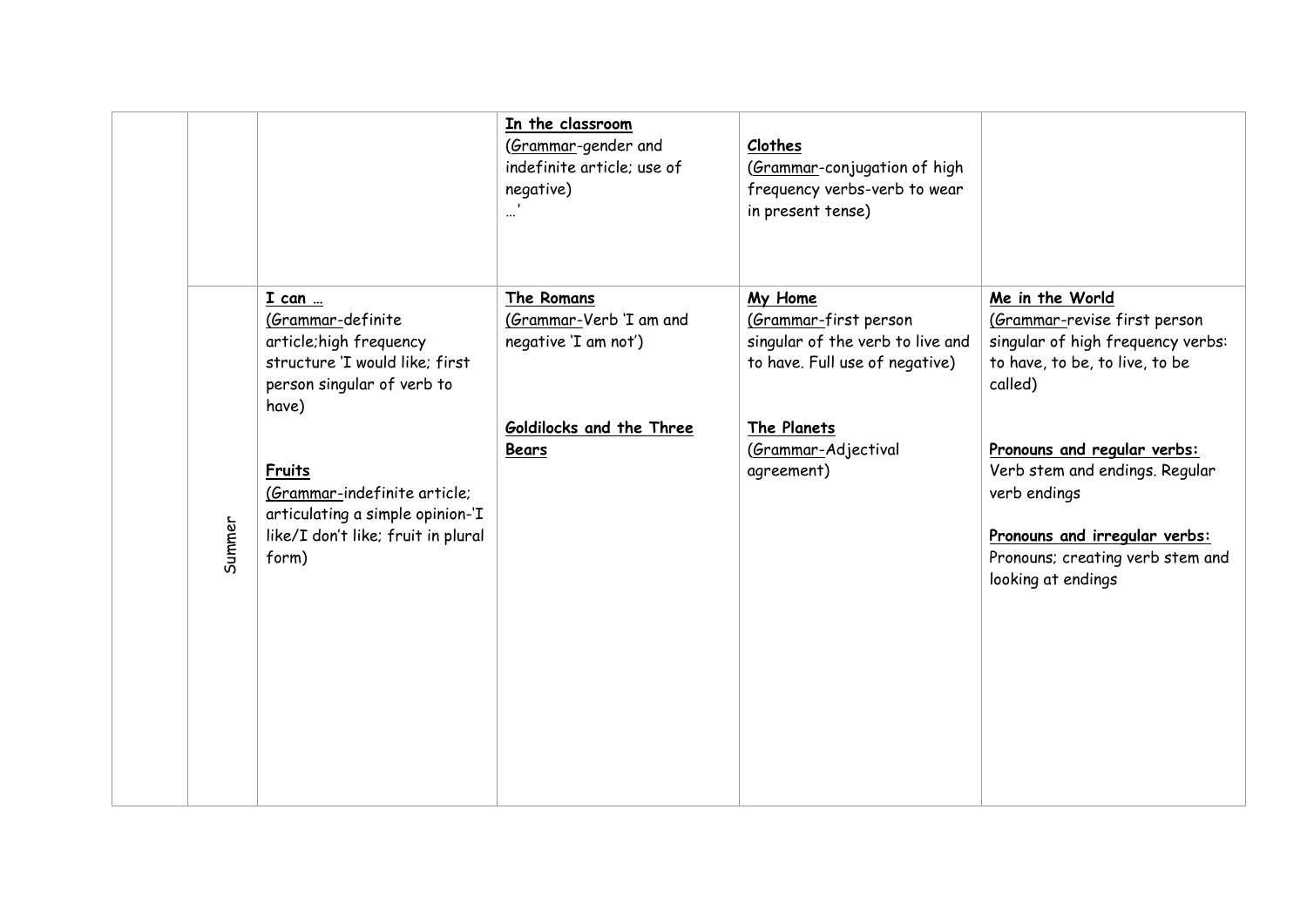|            | <b>Key Skills</b><br>Speaking:<br>Speak with others using<br>simple words, phrases and<br>short sentences(eq. greetings<br>and basic information about<br>myself)<br>Speak aloud familiar words or<br>short phrases in chorus.<br>Use correct pronunciation<br>when speaking and start to<br>see links between | <b>Key Skills</b><br>Speaking<br>Communicate by asking and<br>answering a wider range of<br>questions, using longer phrases<br>and sentences.<br>Present short pieces of<br>information to another person.<br>Apply phonic knowledge to<br>support speaking(also reading<br>and writing)                                                              | <b>Key Skills</b><br>Speaking:<br>Take part in short<br>conversations using sentences<br>and familiar vocabulary.<br>Present to another person or<br>group of people using<br>sentences and authentic<br>pronunciation, gesture and<br>intonation to convey accurate<br>meaning.<br>Understand and express                                                            | <b>Key Skills</b><br>Speaking:<br>Use spoken language to initiate<br>and sustain simple conversations<br>on familiar topics or tell stories<br>from their own experience.<br>Present to an audience about<br>familiar topics(eq. role-play,<br>presentation or read/repeat from<br>a text/passage).<br>Use connectives to link together<br>what they say so as to add |
|------------|----------------------------------------------------------------------------------------------------------------------------------------------------------------------------------------------------------------------------------------------------------------------------------------------------------------|-------------------------------------------------------------------------------------------------------------------------------------------------------------------------------------------------------------------------------------------------------------------------------------------------------------------------------------------------------|-----------------------------------------------------------------------------------------------------------------------------------------------------------------------------------------------------------------------------------------------------------------------------------------------------------------------------------------------------------------------|-----------------------------------------------------------------------------------------------------------------------------------------------------------------------------------------------------------------------------------------------------------------------------------------------------------------------------------------------------------------------|
| Key Skills | pronunciation and spelling.                                                                                                                                                                                                                                                                                    |                                                                                                                                                                                                                                                                                                                                                       | simple opinions using familiar<br>topics and vocabulary.                                                                                                                                                                                                                                                                                                              | fluency.                                                                                                                                                                                                                                                                                                                                                              |
|            | Listening:<br>Listen and respond to familiar<br>spoken words, phrases and<br>sentences(eq. simple<br>instructions, rhymes and<br>songs)<br>Develop understanding of the<br>sounds of individual letters<br>and groups of letters(phonics).                                                                     | <b>Listening:</b><br>Listen for and identify<br>specific words and phrases in<br>instructions, stories and songs.<br>Follow a text accurately whilst<br>listening to it being read.<br>Reading:<br>Accurately read and<br>understand familiar written<br>words, phrases and short<br>sentences(eg.in fairy tales or<br>character/place descriptions). | <b>Listening:</b><br>Listen attentively and<br>understand more complex<br>phrases and sentences in<br>longer passages of the foreign<br>language(eq. instructions given,<br>stories, fairy tales, songs and<br>extended listening exercises)<br>Undertake longer listening<br>exercises and be able to<br>identify key words or phrases<br>so as to answer questions. | <b>Listening:</b><br>Understand the main points in<br>passages of language spoken with<br>authentic pronunciation and at<br>authentic speed.<br>Understand and identify longer<br>and more complex phrases and<br>sentences (eg.descriptions,<br>information, instructions)in<br>listening exercises and be able to<br>answer questions based on what<br>they hear.   |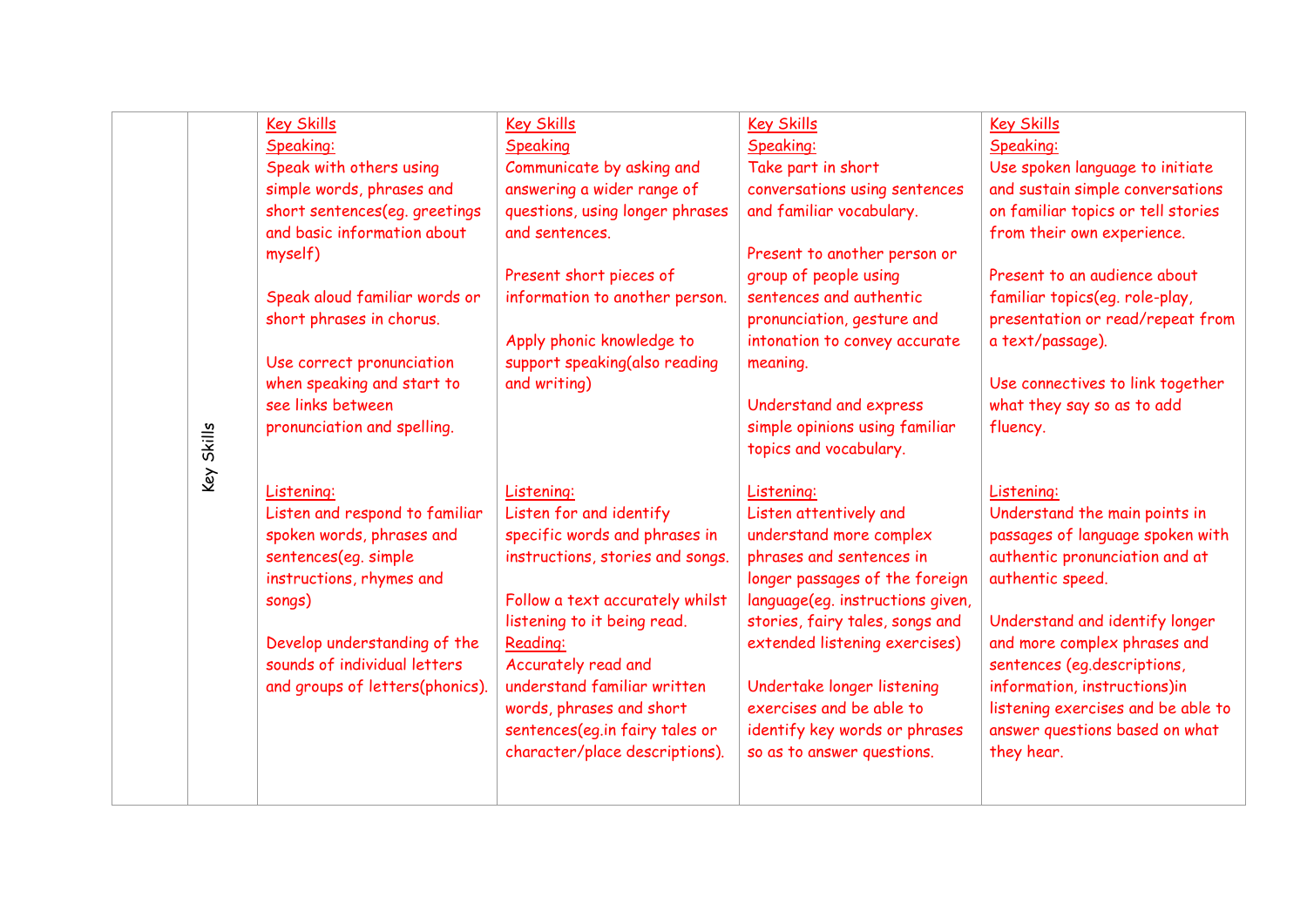| Reading:<br>Recognise and understand<br>familiar written words and<br>short phrases(eq. basic nouns<br>and the first person ('I' form<br>of simple verbs) in written<br>text.<br>Read aloud familiar words or<br>short phrases in chorus. | Accurately read a wider range<br>of familiar written words,<br>phrases and short sentences<br>aloud to another person.                                    | Reading:<br>Read a variety of simple texts<br>in different but authentic<br>formats (eq.stories, song<br>lyrics covering familiar topics,<br>reading exercises with set<br>questions, emails or letters<br>from a partner school. | Reading:<br>Read aloud with expression and<br>accurate pronunciation.<br>Read and understand the main<br>points and more specific details<br>from a variety of simple texts in<br>different but authentic formats<br>(eg. stories, reading exercises<br>with set questions, emails, letters<br>from a partner school or internet<br>sites in the target<br>language(supervision required) |
|-------------------------------------------------------------------------------------------------------------------------------------------------------------------------------------------------------------------------------------------|-----------------------------------------------------------------------------------------------------------------------------------------------------------|-----------------------------------------------------------------------------------------------------------------------------------------------------------------------------------------------------------------------------------|-------------------------------------------------------------------------------------------------------------------------------------------------------------------------------------------------------------------------------------------------------------------------------------------------------------------------------------------------------------------------------------------|
| Writing:<br>Write some familiar simple<br>words from memory or using<br>supported written materials<br>(eq.familiar nouns)                                                                                                                | Writing:<br>Write some familiar words,<br>phrases and simple sentences<br>from memory or using<br>supported written materials<br>(eq. using a word bank). | Writing:<br>Write simple sentences and<br>short paragraphs from<br>memory or using supported<br>written materials (eq. using a<br>word bank).                                                                                     | Writing:<br>Write longer sentences and short<br>paragraphs from memory or using<br>supported materials (eq. a word<br>bank)                                                                                                                                                                                                                                                               |
|                                                                                                                                                                                                                                           |                                                                                                                                                           | Use verbs in the correct form<br>(eg. first person 'I' or third<br>person 'he', 'she', 'you' in their<br>writing to express what they<br>and other people do, like etc)                                                           | Use verbs in the correct form<br>(eq. first person 'I' or third<br>person 'he','she', 'you' and plurals<br>'we' and 'they' to express what<br>they and other people do, like<br>$etc.$ )                                                                                                                                                                                                  |
|                                                                                                                                                                                                                                           |                                                                                                                                                           | Check spellings with a<br>dictionary.                                                                                                                                                                                             | Identify and correctly use<br>adjectives (eg. colours or size)<br>and connectives placing them<br>correctly in a sentence and<br>understand the concept of                                                                                                                                                                                                                                |